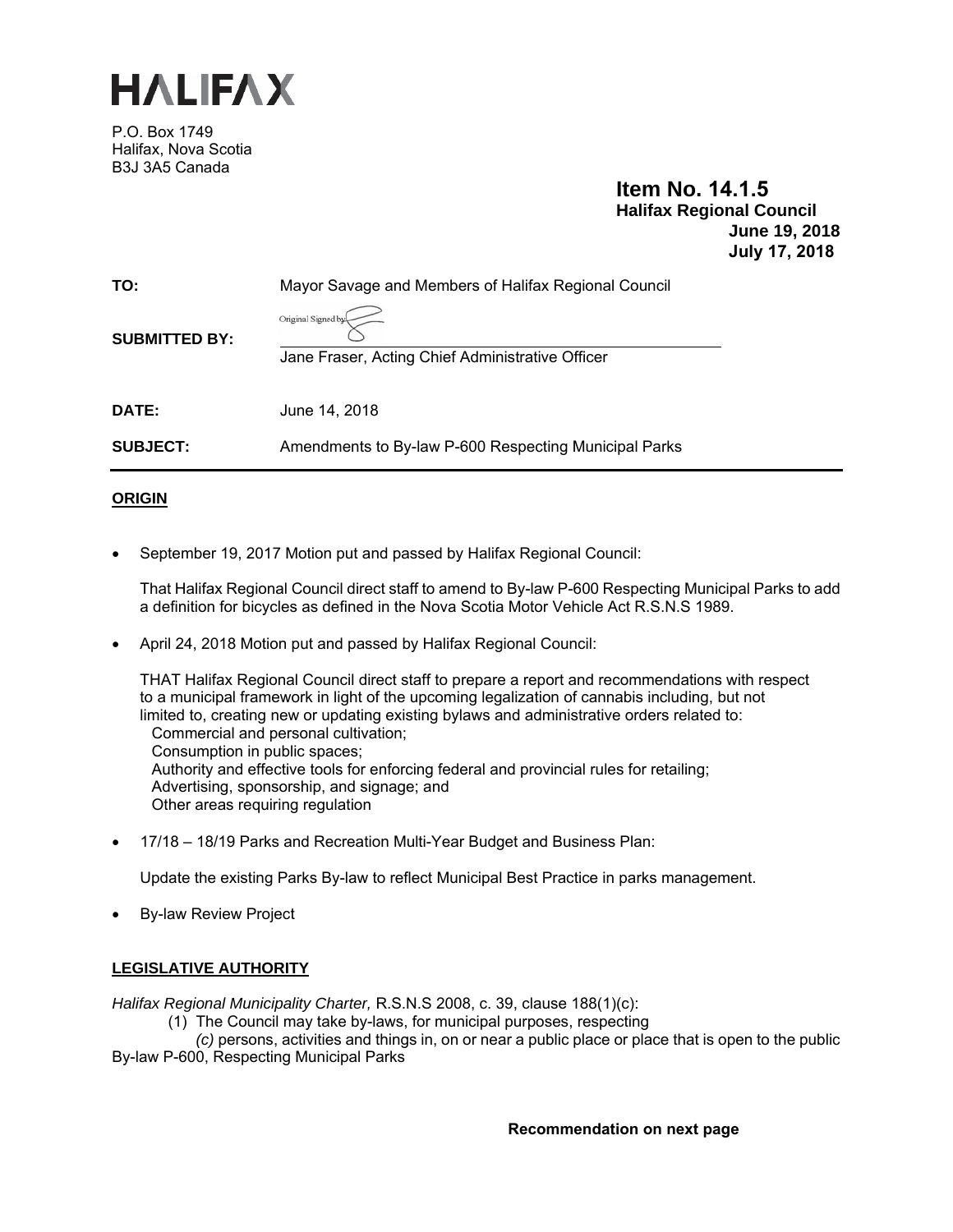#### **RECOMMENDATION**

It is recommended that Halifax Regional Council:

Adopt By-law P-602, the purpose of which is to amend By-law P-600, Respecting Municipal Parks, as set out in Attachment 2 of this Report.

### **BACKGROUND**

The Parks By-law establishes rules and regulations for the public use of, and respecting of, HRM Parks. Legal Services are in the process of reviewing all by-laws of general application as part of the By-law Review Project. This project involves comprehensive updating of the status of the by-laws to ensure that those requiring action are identified. The Parks By-law has been identified as one of those requiring action and will require both functional and housekeeping changes.

The 2017/18 – 18/19 Parks and Recreation Multi-Year Budget and Business Plan Deliverable (PR 4.07) recognizes the need for these changes and establishes the need to update the existing by-law to reflect municipal best practice in parks management.

### **DISCUSSION**

On September 19, 2017 Halifax Regional Council approved a staff recommendation to amend By-law P-600, Respecting Municipal Parks to add a definition for bicycles as defined in the *Nova Scotia Motor Vehicle Act* R.S.N.S 1989. It was noted at that time that the definition would be added to P-600 when the larger P-600 By-law review was completed as part of the Parks and Recreation Multi-Year Business Plan objective.

On January 16, 2018 Halifax Regional Council approved a staff recommendation to adopt Administrative Order 2017-013-OP, Off-Leash Dog Areas. It was also recommended, and approved, to adopt By-law P-601, Amending By-law P-600 Respecting Municipal Parks. These amendments allow the Director of Parks and Recreation to approve the posting of signs to display any special rules by Council as part of the Offleash Area. Also, at that time, housekeeping amendments were implemented to correct typographical errors from the initial adoption of P-600. Only amendments that were required for the implementation of Administrative Order 2017-013-OP and housekeeping changes were adopted in P-601. Therefore, the definition of bicycle as defined in the *Nova Scotia Motor Vehicle Act* will be amended by By-law P-602.

Over the past couple of years, there have been issues reported through 311 that have identified the need to update the Parks By-law. Some examples of these are as follows:

- Motorized Bicycles
- Off-leash Areas
- Encroachments
- Smoking and Cannabis in Parks
- Unmanned Air Vehicle (UAV)

#### **Motorized Bicycles**

The adoption of the definition for bicycles as per the *Nova Scotia Motor Vehicle Act* will clearly define what classifies a motorized bicycle allowing electric assist bicycles in parks.

#### **Off-Leash Areas**

Administrative Order 2017-013-OP, Off-Leash Dog Areas, now provides a clear framework to enable expansion and or adjustment of the off-leash dog area program.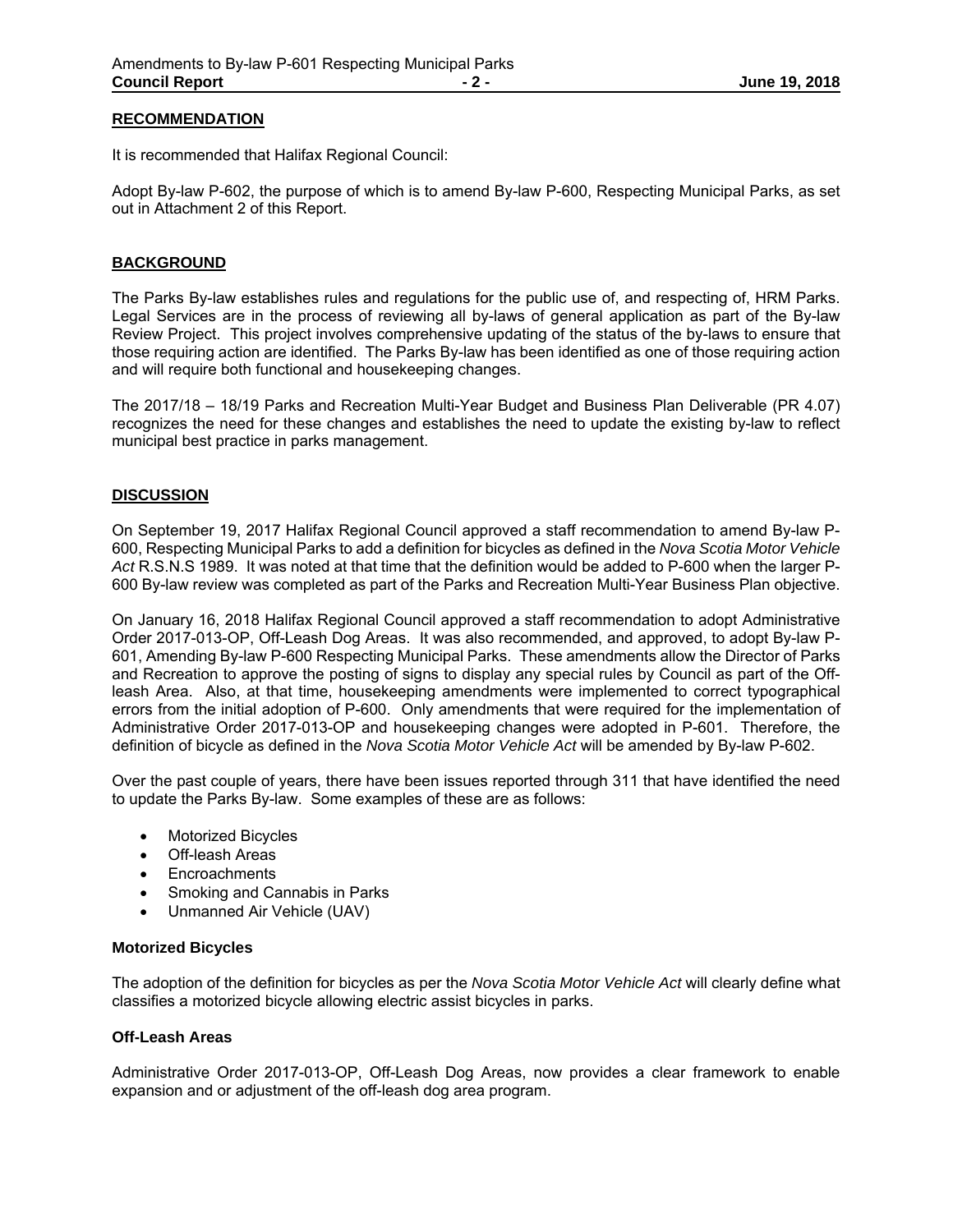### **Park Encroachments**

There have been a number of park encroachments reported over the last year, particularly regarding abutting private properties with soft construction (trails, steps, docks, landscaping) on parkland. Parks has developed a process by which upon receiving a complaint, Parks' staff and/or Parks' supervisors will view the site and ascertain if an encroachment is present. If an encroachment is evident, a letter is issued to the resident from the Director's Office indicating how the park is to be reinstated and by when. If the encroachment is not removed or reinstated by the specified date, the file is then turned over to Municipal Compliance for further investigation. The letter does not affect the Municipality's right to commence a legal action for damages or to enforce legal rights pursuant to the Parks By-law, most notably section 3.1(a).

#### 3. *Protection of Park*

 *1.While in any park, no person shall do, cause or permit any of the following: (a) add to, remove, destroy, defile, or damage any fauna or flora, or any park facility, structure, equipment, or sign;* 

Unless addressed by way of section 3 above, encroachments by way of construction is a violation of the Land Use By-law which indicates a person may be prosecuted for building over a property line.

Additional encroachment information will be presented to Mayor and Council in the upcoming Encroachment Policy and Enforcement report by Legal Services.

#### **Smoking and Cannabis**

#### Federal Government

On November 27, 2017, the House of Commons passed Bill C-45, an Act respecting cannabis and to amend the *Controlled Drugs and Substances Act*, the *Criminal Code* and other Acts (the *Cannabis Act*). The *Cannabis Act* will provide legal access to cannabis and control and regulate its production, distribution and sale in Canada.

### Province of Nova Scotia

The Province of Nova Scotia drafted legislation to further regulate cannabis and on April 18, 2018, Bill 108, An Act to Provide for the Regulation and Sale of Cannabis (the *Cannabis Control Act*) received Royal Assent. The *Cannabis Control Act*, amongst other things, amends the *Smoke Free Places Act* to add cannabis to the definition of "smoke" and, in addition to the current prohibitions already in *the Smoke Free Places Act*, prohibits smoking in the following places:

- on or within 20 metres of playgrounds located in an outdoor public space,
- on or within 20 metres of a publicly owned sport and recreation event or venue, located in an outdoor public space,
- on and within 9 metres of public trails, and
- in provincial parks and on provincial beaches, except for within the boundaries of a rented campsite

Portions of the *Cannabis Control Act*, including the amendments to the *Smoke Free Places Act*, are not yet in force as the Province is waiting for the *Cannabis Act* (Canada) to be proclaimed. As of the date of this report, the *Cannabis Act* (Canada) passed in the Senate of Canada with a number of amendments and has been returned to the House of Commons for consideration. A date for proclamation is anticipated in late summer of 2018.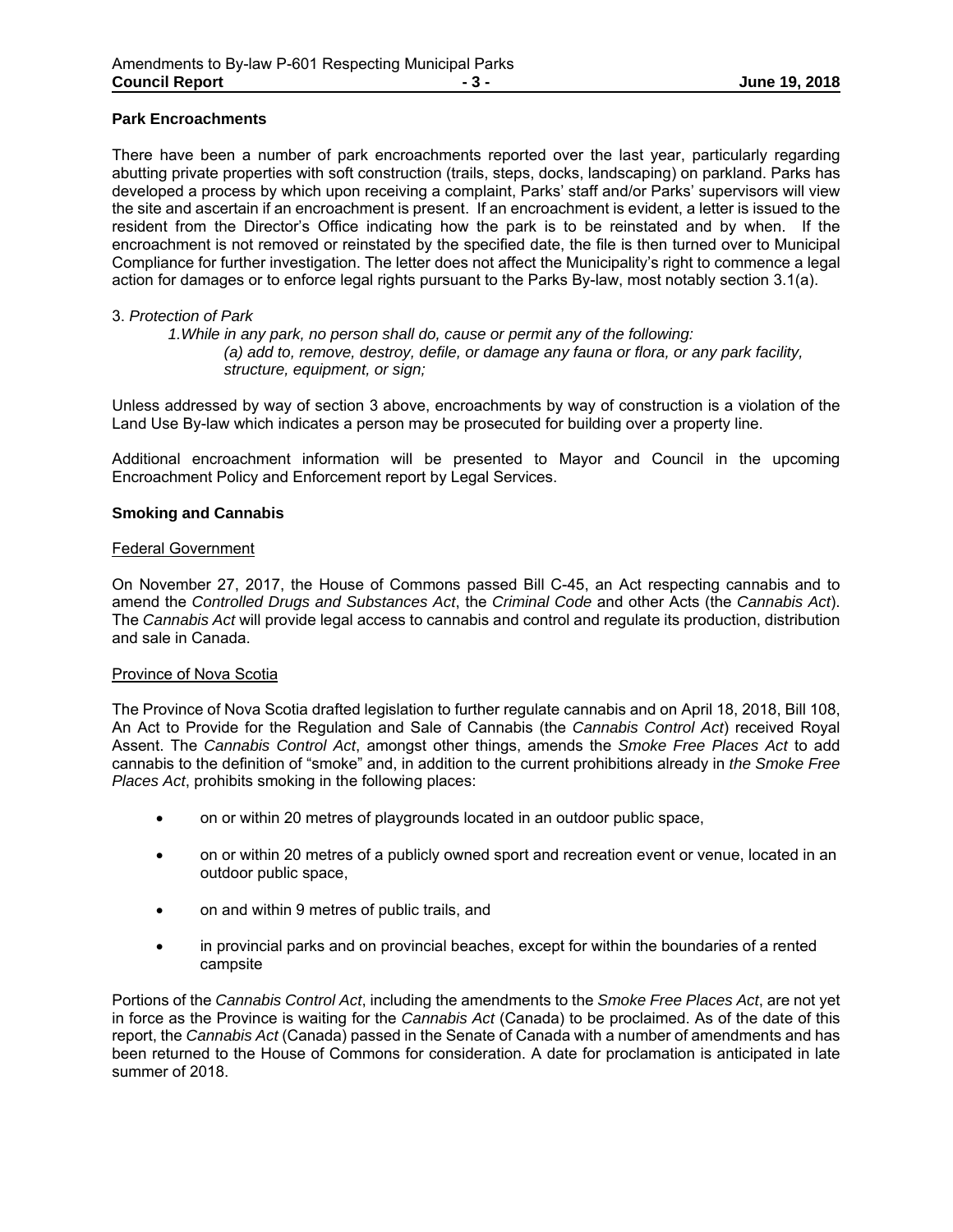In consultation with HRM's enforcement service providers (Police and Municipal Compliance), the Provincial approach, whereby smoking is not allowed within specified distances of certain public outdoor spaces, will be extremely difficult to communicate and enforce.

#### Halifax Regional Municipality

Subsection 12(1) of the Parks By-law states that:

*The Director may cause to be erected a sign or other device specifying an area in a park where specific activities are permitted, prohibited or restricted.* 

Under this section of the By-law, all parks are being identified through signage as non-smoking spaces. It is recommended that this be added to the Parks By-law. This is consistent with parks across the country which either prohibit smoking (tobacco) within a park or a specified distance from a park entrance or structure such as playgrounds or areas frequented by children. It is suggested that this amendment not affect the rights of indigenous people respecting traditional spiritual or cultural ceremonies.

In terms of cannabis use, some municipalities have yet to determine how and where public consumption will be permitted. With respect to parks and recreation spaces, other municipalities have followed their perspective Municipal and or Provincial smoking legislation and prohibited use. Municipalities such as Winnipeg, Saskatoon, Ottawa, Calgary, and Edmonton have banned the use of cannabis in municipal parks citing similarities not only to tobacco smoking by-laws but alcohol prohibitions as well. Closer to home, the Town of Bridgewater and the Region of Queens Municipality have, or will, all be imposing similar restrictions and legislation.

It is recommended that HRM take a similar approach to smoking restrictions as other municipalities and provincial parks and prohibit smoking and vaping, including cannabis, throughout all HRM parks and trails. This approach will ensure a consistent and easily understood regulation throughout the municipality that will be easier to enforce and will reduce the impacts from nuisance smoke, ensure the protection of health, and reduce the risk of fire.

### **Unmanned Air Vehicle (UAV)**

Unmanned air vehicles, commonly known as drones, include all power-driven aircraft designed to fly without a human operator on board. This section of the aviation industry has grown over the past few years and has given rise to a number of reported incidents. A number of inexperienced users have been operating UAV's without a clear understanding of the potential safety risks associated with the activity. There have been incidents across the country of UAV's flying into controlled airspace and near aerodromes (airport, seaplane base, or areas where aircraft take off or land including helipads) causing air traffic control issues and concerns.

There are also concerns regarding the operation of UAV's over ground and over gatherings of people as operator error has caused damage to property and near misses to personal injury.

In an effort to address the above noted concerns, Transport Canada has implemented a set of rules for flying UAV's and model aircraft for both recreational and commercial purposes. The rules present a balanced and consistent approach, while supporting innovation and safe recreational use.

It is recommended that UAV operation in HRM parks be considered through application to HRM provided that all Transport Canada requirements are/will be met, including time and date, to ensure there are no conflicts with park operations. This is a consistent approach with Nova Scotia Provincial Parks.

#### **Housekeeping Amendments**

In addition to the changes already discussed, various definitions will also be added and or updated by P-602: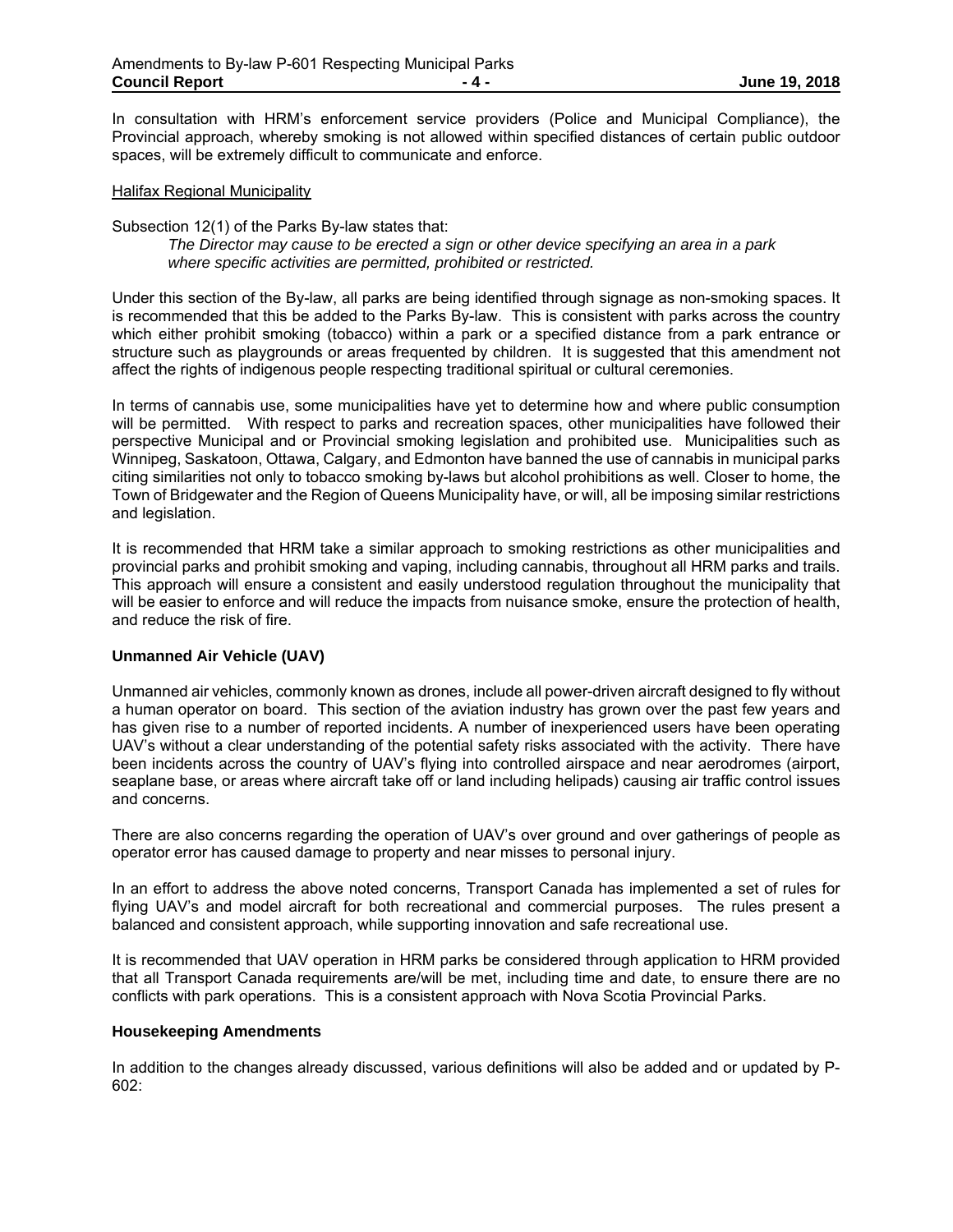#### Bicycle

A definition of bicycle will be added as defined in the *Nova Scotia Motor Vehicle Act*;

Vehicle

A definition of vehicle will be added as defined in the *Nova Scotia Motor Vehicle Act*;

Personal Transporter

A definition of personal transporter will be added as defined in the *Nova Scotia Motor Vehicle Act*;

### **FINANCIAL IMPLICATIONS**

There are no financial implications at this time, as it is currently assumed there will be no material increase in enforcement activities resulting from the recommended By-law changes. Should this assumption prove incorrect, budget increases may be sought through future business plan submissions to Council.

### **RISK CONSIDERATION**

There are no significant risks associated with the recommendations in this Report. The risks considered rate low. To reach this conclusion, consideration was given to operational, financial, and strategic risks.

### **COMMUNITY ENGAGEMENT**

No community engagement was required or requested in preparation of the attached Parks By-law amendments. Amendments are recommended by way of best practices and parks user complaints and 311 service calls.

Education regarding the proposed By-law changes will be provided through HRM's various communication channels, including but not limited to website, media, social media, and park signage.

### **ENVIRONMENTAL IMPLICATIONS**

None

# **ALTERNATIVES**

- 1. Regional Council may choose to not adopt By-law P-602, but continue with By-law P-600, Respecting Municipal Parks.
- 2. Regional Council may choose to only adopt portions of the proposed By-law P-602. Should Council wish to proceed with this alternative, staff would return to Council with supplementary report and an amended By-law.

# **ATTACHMENTS**

Attachment 1: Showing Proposed Amendments to By-law P-600 Respecting Municipal Parks

Attachment 2: Amending By-law P-602 Respecting Municipal Parks.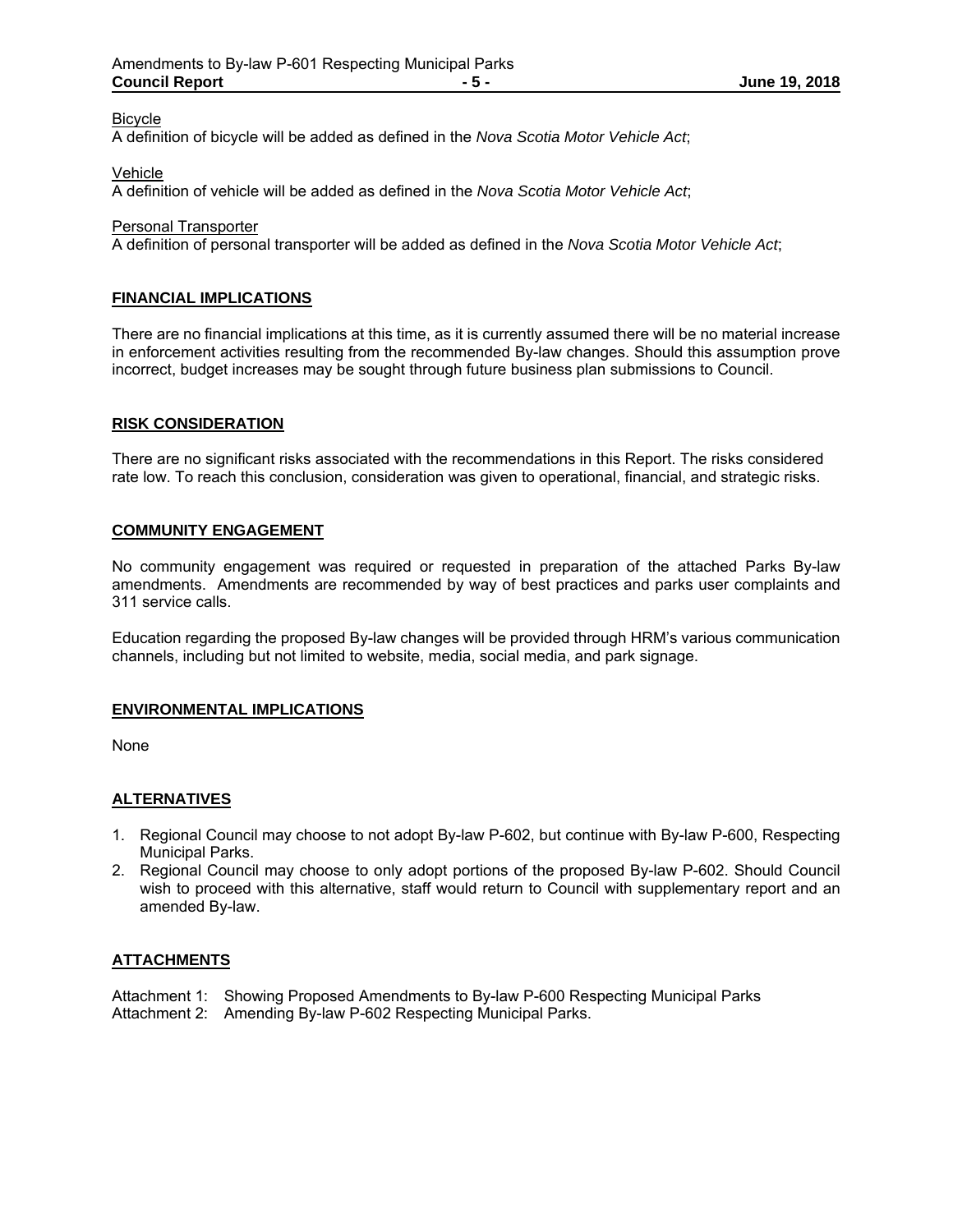A copy of this report can be obtained online at halifax.ca or by contacting the Office of the Municipal Clerk at 902.490.4210.

Report Prepared by: Ray Walsh, Manager, Parks 902.490.6591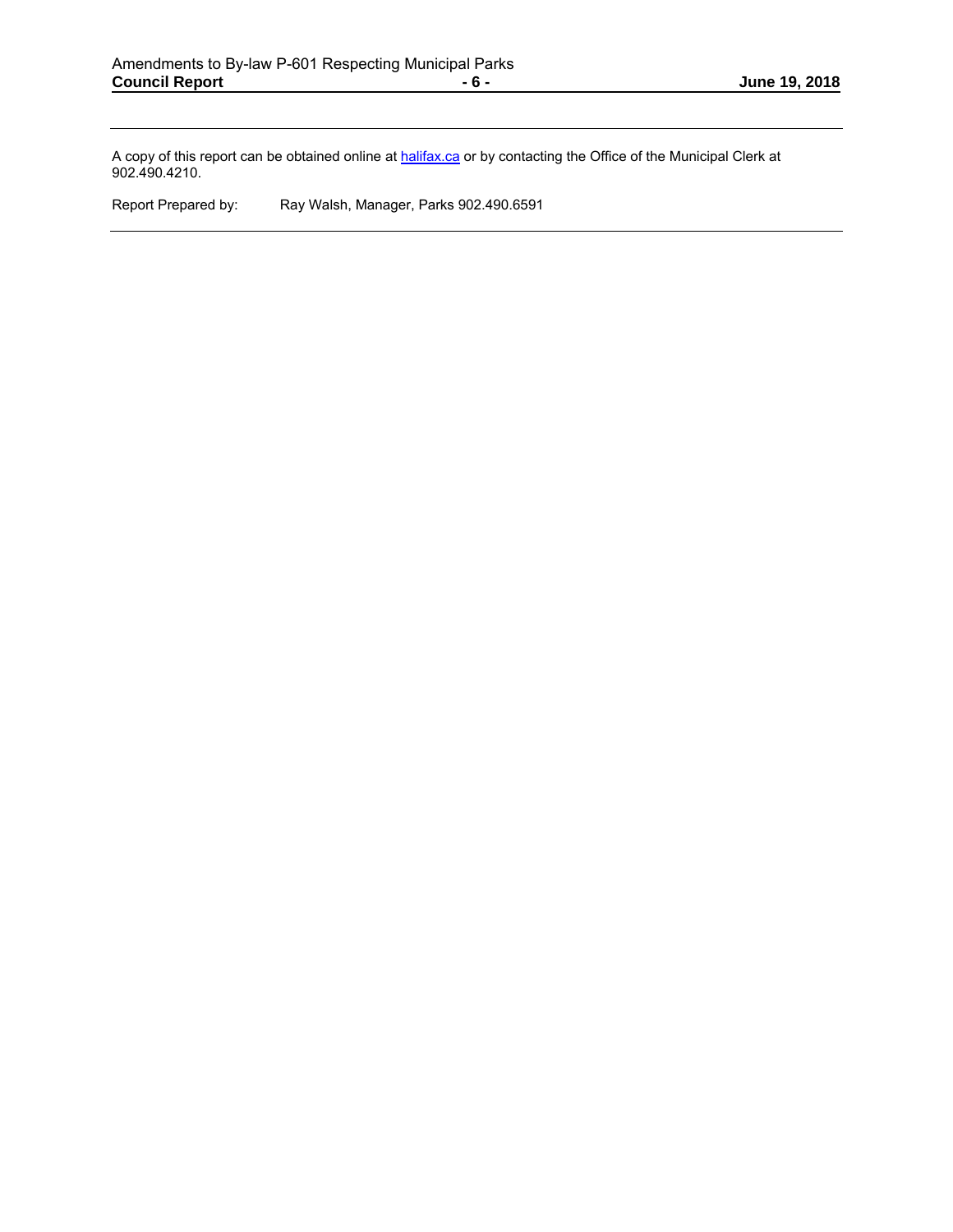### **HALIFAX REGIONAL MUNICIPALITY BY-LAW P-600 RESPECTING MUNICIPAL PARKS**

BE IT ENACTED by the Council of the Halifax Regional Municipality as follows:

### **Short Title**

1. This By-law shall be known as By-law Number P-600, and may be cited as the "Municipal Parks By-law".

### **Interpretation**

2. In this By-law,

(a) "Appeals Committee" means the Appeals Committee established pursuant to Halifax Regional Municipality By-law A-100, the Appeals Committee By-law;

# (aa) "bicycle" means

(i) a vehicle propelled by human power upon which or in which a person may ride and that has two tandem wheels either of which is 350 millimetres or more in diameter or that has four wheels any two of which are 350 millimetres or more in diameter but does not include a wheelchair, or

(ii) a vehicle propelled by human and mechanical power that is fitted with pedals that are operable at all times to propel the bicycle, that has the same wheel requirements as set out in subclause (i) and that has an attached motor driven by electricity not producing more than 500 watts or with a piston displacement of not more than 50 cubic centimetres and is incapable of providing further assistance when the vehicle attains a speed of thirty kilometres per hour on level ground;

(b) "Director" means the Director responsible for Parks and Recreation, or their designate;

(ba) "model aircraft" means an aircraft, the total weight of which does not exceed 35 kg (77.2 pounds), that is mechanically driven or launched into flight for recreational purposes and that is not designed to carry persons or other living creatures;

(c) "Park" means any land, owned, leased, or controlled by the Region, designated or used as parkland or as a trail, including gardens, playgrounds, sports fields and beach areas;

(ca) "personal transporter" means a self-balancing electric vehicle with two side-by-side wheels and designed for the personal transportation of a single person and, for greater certainty, includes a Segway;

(caa) "Region" means the Halifax Regional Municipality;

(cab) "smoke" means smoke, inhale or exhale smoke from, burn, carry, hold or otherwise have control over a lit or heated cigarette, cigar, pipe, waterpipe, electronic cigarette or other device that burns or heats tobacco, cannabis or another substance that is intended to be smoked or inhaled;

(d) "Trail" includes walkways within a park or which abut a park and provide a means of access to a park;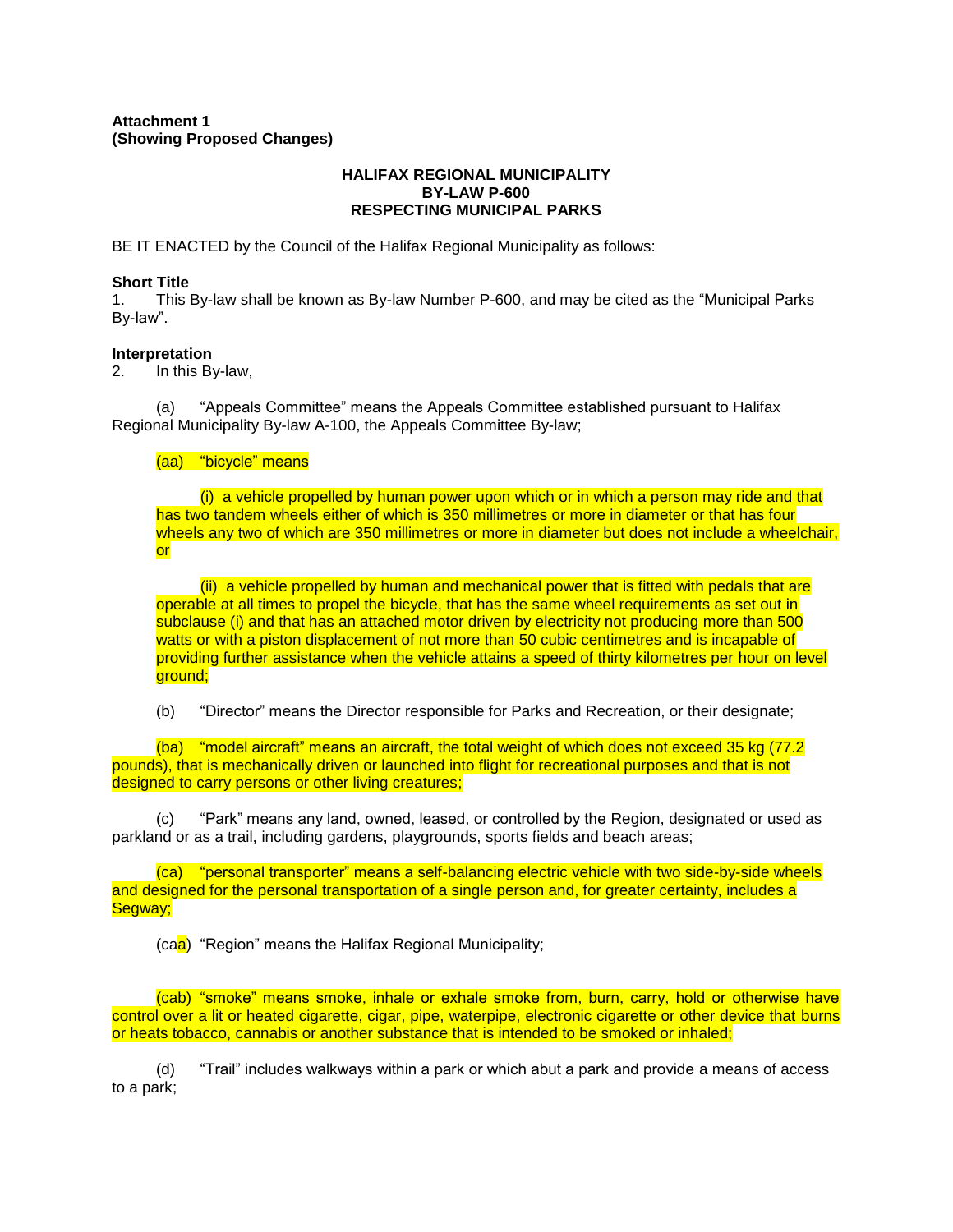(da) "unmanned air vehicle" means a power-driven aircraft other than a model aircraft, that is designed to fly without a human operator on board;

(e) "Utility" means any corporation that provides water, power, telecommunication services, natural gas or other gas intended for use as a fuel; **and**

(ea) "vehicle" means every device in, upon or by which any person or property is or may be transported or drawn upon a public highway, excepting a motorized wheelchair and devices moved by human power or used exclusively upon stationary rails or tracks; and

(f) "Watercourse" includes the bed and shore of every river, stream, lake creek, pond, spring, lagoon or other natural body of water, and the water therein, whether or not it contains water or not, and all ground water.

### **Protection of Park**

3. (1) While in any park, no person shall do, cause or permit any of the following:

(a) add to, remove, destroy, defile, or damage any fauna or flora, or any park facility, structure, equipment, or sign;

(b) indulge in any riotous, boisterous, violent, or threatening conduct or use profane or abusive language;

(c) play any game in an area where signs have been erected pursuant to this By-law prohibiting such use;

(d) create a nuisance by spying, accosting, frightening, annoying or otherwise disturbing other persons;

- (e) abandon any animal or plant any tree; or
- (f) foul or pollute any foundation or watercourse.

### **Protection of Wildlife**

4. No person shall molest, disturb, frighten, injure, kill, catch, trap, or ensnare any wildlife in a park unless it is performed by the police, fire department, or staff of the Department of Natural Resources in the course of their duties.

### **Fire**

5. No person shall light an open fire without permission and in full compliance with all municipal bylaws and provincial acts and regulations.

### **Firearms and Offensive Weapons**

6. While in any park, no person shall be in possession of or use any firearm, air gun, bow and arrow, axe or offensive weapon of any kind, except by permission.

### **Garbage**

7. (1) No person shall dispose of or dump any garbage, litter, tree trimmings or any other refuse in a park expect that which is generated through the normal use of the park and shall only deposit same in receptacles provided for such purposes.

(2) No person shall bring, carry or transport any waste, refuse or garbage into any park.

# **Smoking**

7A (1) No person shall smoke within the boundaries of a park.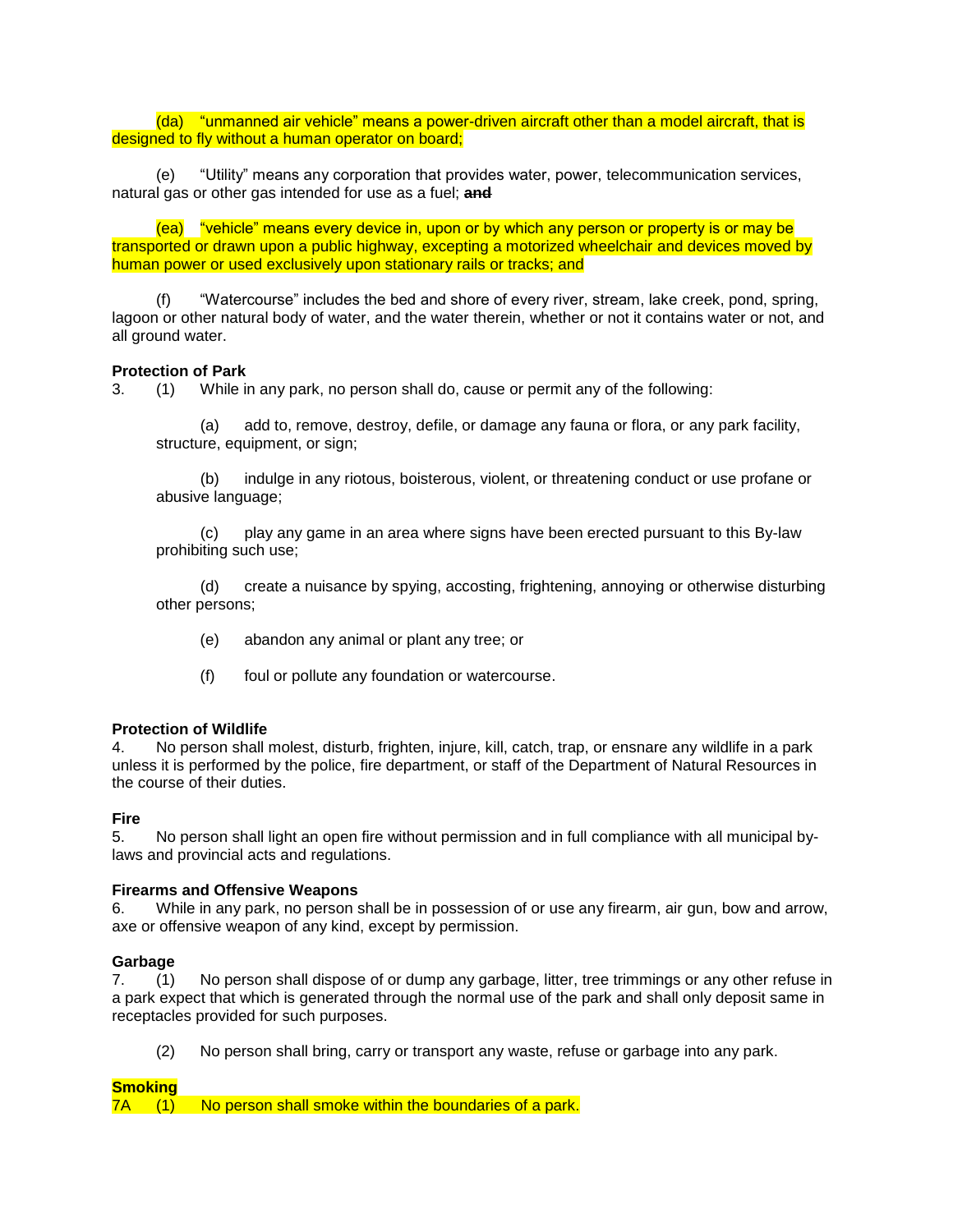(2) Subsection (1) shall not restrict the rights of Indigenous people respecting traditional Indigenous spiritual or cultural practices or ceremonies.

### **Penalty**

7B. Every person who violates the provisions of section 7A shall be liable to a penalty of not less than Twenty Five Dollars (\$25.00) and not exceeding Two Thousand Dollars (\$2,000.00) for each offence, and in default of payment thereof to imprisonment for a period not exceeding thirty days.

### **Camping**

8. (1) Camping is prohibited in a park unless otherwise posted or by permission.

(2) No person shall erect or place in a park anything for the purpose of temporary or permanent accommodation without permission.

(3) Notwithstanding subsections (1) and (2), the Africville Genealogical Society may hold their annual picnic or reunion in Africville, subject to obtaining the approval of the Director as to the date therefor, which approval shall not be unreasonably withheld.

### **Unmanned Air Vehicles and Model Aircraft**

8A (1) No person shall operate an unmanned air vehicle or model aircraft from within the boundaries of a park except in the circumstances set out in subsection (2).

(2) A person may apply to operate an unmanned air vehicle or model aircraft from within the boundaries of a park on a form as prescribed by the Director.

### **Special Events**

9. Community festivals, ceremonies, and celebrations which have traditionally utilized **Municipal Parklands a Park** on an annual basis for more than five consecutive years may continue to be held at the same location, subject to the approval of the Director, which approval shall not be unreasonably withheld.

### **Vehicles in Parks**

10. (1) No person shall operate any vehicle or personal transporter within a park except wheelchairs, bicycles, Municipal or utility vehicles, unless otherwise posted, or by permission.

(2) No person shall ride a horse or bicycle in a park except on paths therefor.

(3) No person shall ride a horse or a bicycle within a park where a sign prohibiting the same has been posted.

### **Vending**

11. Repealed by HRM By-law C-500

# **Signage**

12. (1) The Director may cause to be erected a sign or other device specifying an area in a park where specific activities are permitted, prohibited or restricted.

(1A) If Council approved specific activities that are permitted, prohibited or restricted in an Off-Leash Dog Area in accordance with *Off-Leash Dog Areas Administrative Order*, the Director shall cause to be erected a sign or other device that specifies in that Off-Leash Dog Area those activities that are permitted, prohibited or restricted.

(2) Every person in a park shall observe and obey every prohibition and restriction stipulated by a sign or other device erected under the above-noted section.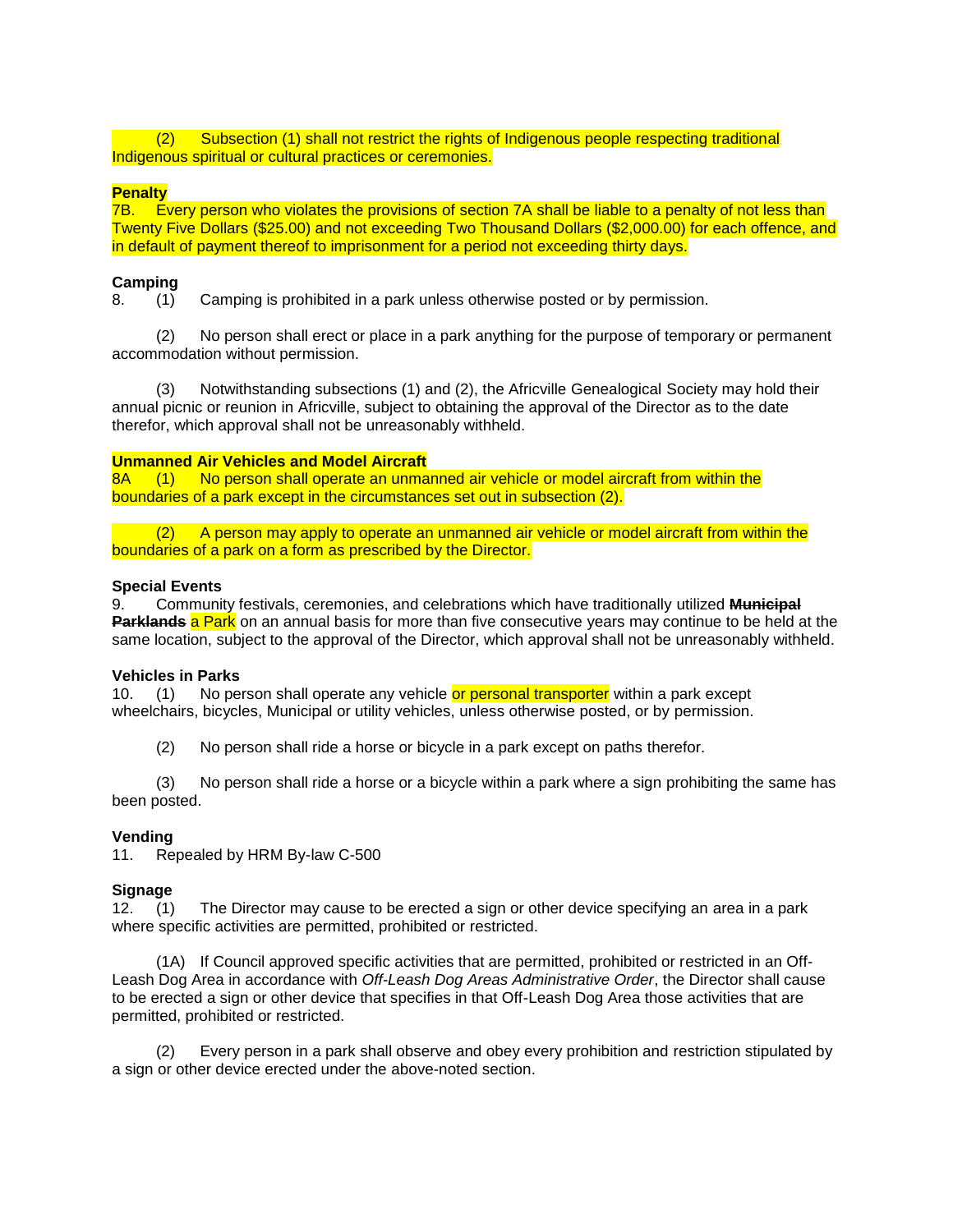(3) The Director may cause to be erected any sign **as he or she** deemsed appropriate in any park or on any trail including, but not excluding, interpretive, special event, and commemorative signage.

### **Hours of Operation**

13. (1) The Director may post signs respecting the hours during which a park is opened or closed.

(2) No person shall enter or use a park where the entry or use is prohibited by notice.

(3) No person shall be in a park at any time during the period 10:00 p.m. till 5:00 a.m. without permission.

### **Permission**

14. Any permission required pursuant to this By-law shall be given by the Director in writing.

### **Permits**

15. Any permits approved by Council as required within a park shall be given by the Director in writing, including, but not excluding, permits for special events, sports fields, and festivals.

### **Revocation of Permits**

16. The Director any cancel, revoke or suspend any permit where there is a violation of this By-law and any condition of any permit issued under the authority of this By-law.

### **Appeal Procedure**

16A. (1) Any person who has been refused a permit or whose permit has been revoked pursuant to the exercise of any discretion of the Director may appeal to the Appeals Committee.

All appeals shall be in writing, in the form of a notice, and filed with the Municipal Clerk within 15 days of the refusal or revocation and shall clearly state the grounds of the appeal.

(3) The Appeals Committee shall choose to:

(a) hear the appeal at a time and place as it determines, and may confirm the refusal or revocation by the Director or;

(b) direct the immediately issuance or re-issuance of the permit by the Director.

### **Liability**

17. Nothing in this By-law shall affect the Halifax Regional Municipality's right to commence an action for damages incurred by the Region as a result of any of the matters regulated by this By-law.

### **Penalty**

18. (1) Every person who violates or fails to comply with any of the provisions of this By-law or the conditions of any permit or order issued under the By-law is guilty of an offence and is liable on summary conviction to a penalty of not less than \$100.00 and not exceeding \$10,000.00, or in default of payment, to imprisonment for a term not exceeding one year. Each day that the offence continues shall constitute a fresh offence.

(2) A person, who is alleged to have violated this By-law and is given notice of the alleged violation with the amount of the fine completed on the face of the notice, must pay a penalty in the amount of \$100.00 to the Halifax Regional Municipality; provided that, said payment is made within a period of 14 days following the day on which the alleged violation was committed, and where the said notice provides for payment in this manner, may make such payment in full satisfaction, releasing and discharging all penalties and imprisonments incurred by the person for the violation.

### **Repeal**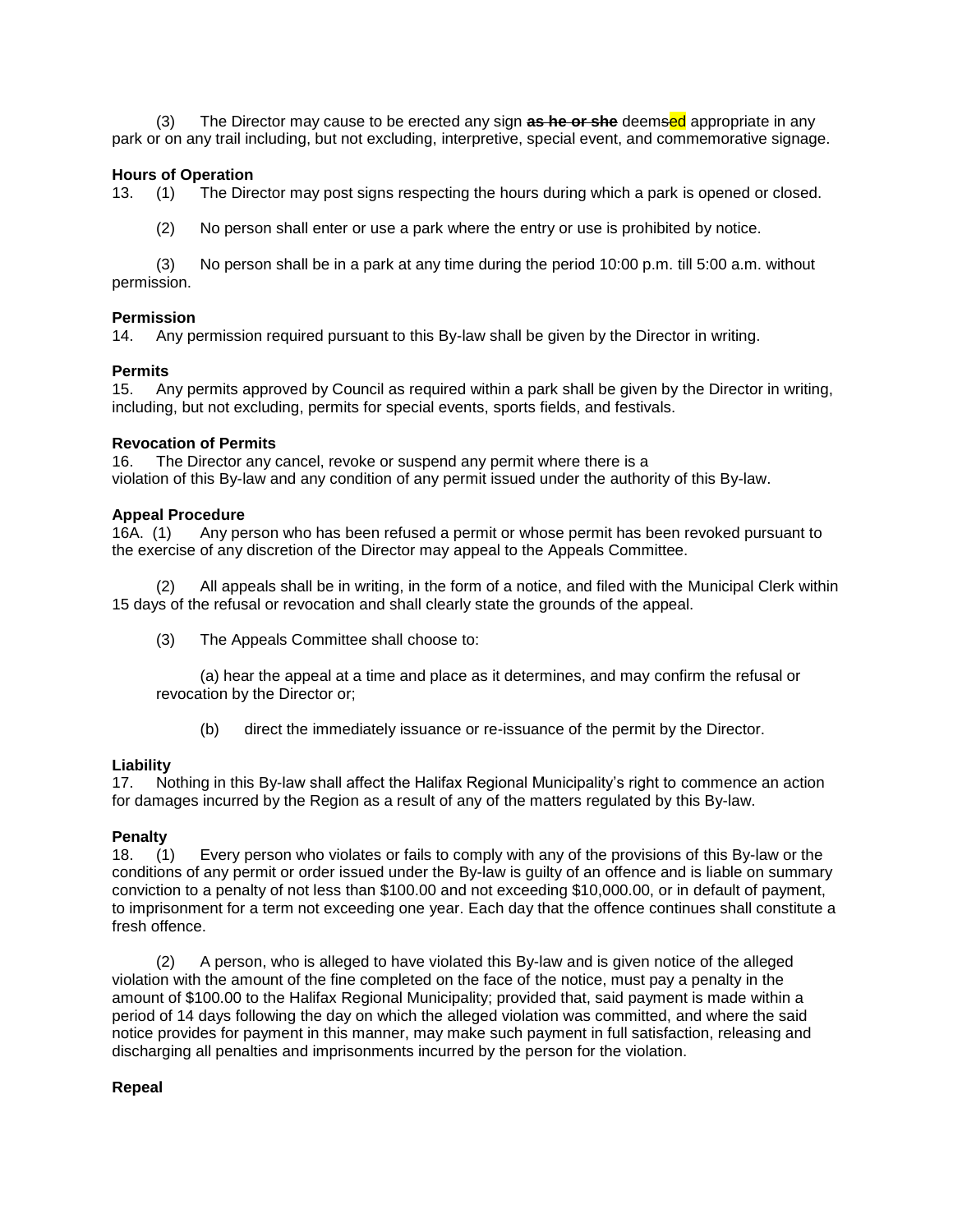19. The following By-laws and Ordinances are hereby repealed except insofar as they repeal any other By-law or Ordinance.

City of Halifax Ordinance Number 188, Respecting City Parks;

City of Dartmouth By-law Number C-300, Respecting City Owned Lands;

Town of Bedford By-law Number 27200, Respecting Parks and Playgrounds.

Done and passed by Council this 25th day of May, 1999.

\_\_\_\_\_\_\_\_\_\_\_\_\_\_\_\_\_\_\_\_\_\_\_\_\_\_ Mayor

Municipal Clerk

\_\_\_\_\_\_\_\_\_\_\_\_\_\_\_\_\_\_\_\_\_\_\_\_\_\_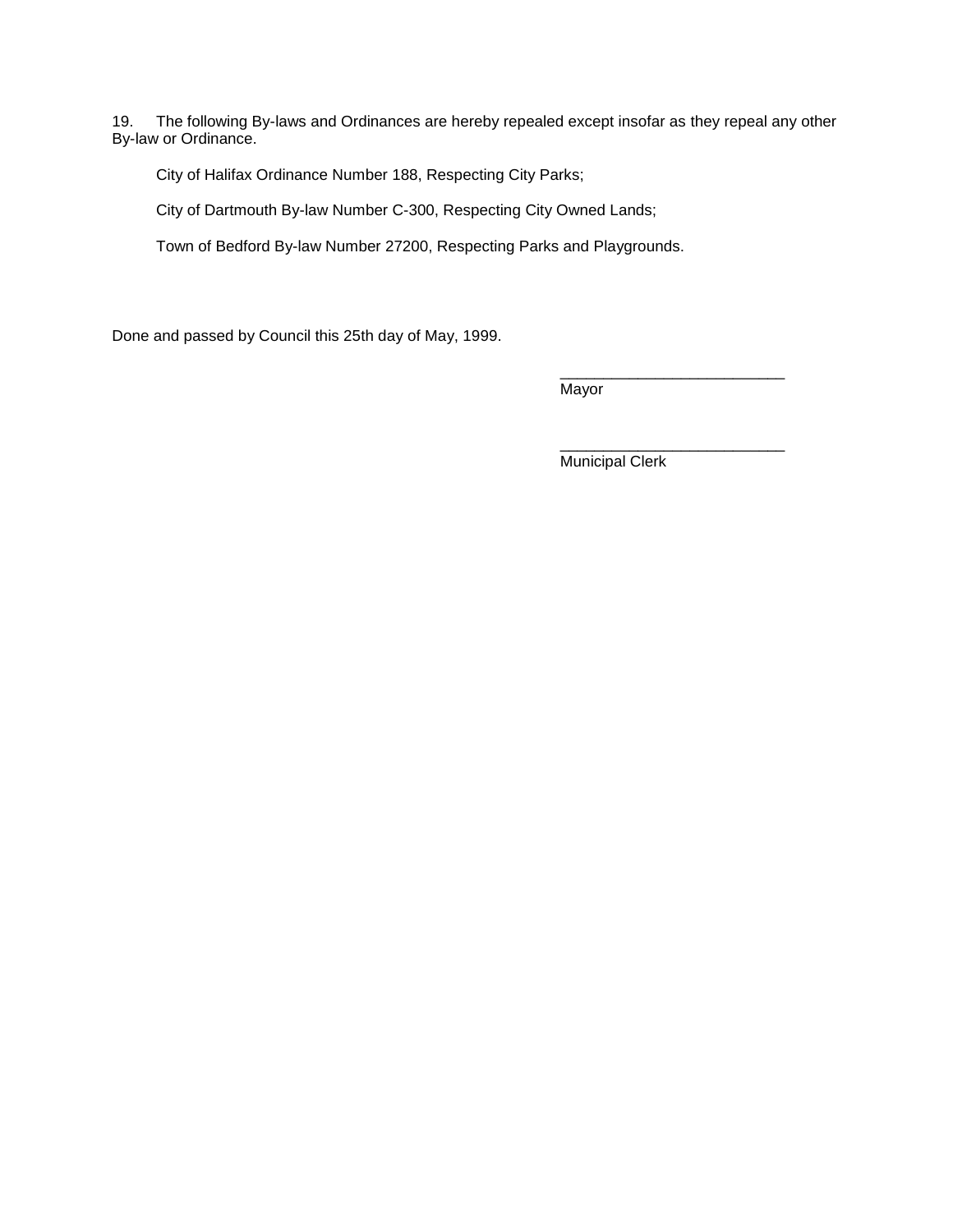| Notice of Motion:                                    | April 27, 1999 |
|------------------------------------------------------|----------------|
| First Reading:                                       | May 4, 1999    |
| Notice of Intend Publication:                        | May 8, 1999    |
| Second Reading:                                      | May 25, 1999   |
| Approval of Minister of Housing & Municipal Affairs: | N/A            |
| <b>Effective Date:</b>                               | June 5, 1999   |

\_\_\_\_\_\_\_\_\_\_\_\_\_\_\_\_\_\_\_\_\_\_\_\_\_\_\_\_\_\_\_\_\_\_\_\_\_\_\_\_\_\_\_\_\_\_\_\_\_\_\_\_\_\_\_\_\_\_\_\_\_\_\_\_\_\_\_\_\_\_

| Amendment # 1 (V-101)                                    |                                                            |
|----------------------------------------------------------|------------------------------------------------------------|
| <b>Amending Section 18</b>                               |                                                            |
| Notice of Motion:                                        | August 19, 2003                                            |
| First Reading:                                           | August 26, 2003<br>September 6, 2003<br>September 23, 2003 |
| Notice of Public Hearing Publication:                    |                                                            |
| Second Reading:                                          |                                                            |
| Approval of Service Nova Scotia and Municipal Relations: | N/A                                                        |
| Effective Date:                                          | September 27, 2003                                         |
| Amendment # 2 (C-500)                                    |                                                            |
| Amending Part 11                                         |                                                            |
| Notice of Motion:                                        | July 4, 2006                                               |
| First Reading:                                           | August 1, 2006                                             |
| Notice of Public Hearing Publication:                    | August 19, 2006                                            |
| Second Reading:                                          | September 12, 2006                                         |
| Approval of Service Nova Scotia and Municipal Relations: | N/A                                                        |
| <b>Effective Date:</b>                                   | September 16, 2006                                         |
| Amendment #3 (A-500)                                     |                                                            |
| Amending Section 2 and 16                                |                                                            |
| Notice of Motion:                                        | March 20, 2012                                             |
| First Reading:                                           | March 27, 2012                                             |
| Notice of Second Reading Publication:                    | March 31, 2012                                             |
| Second Reading:                                          | April 17, 2012                                             |
| Approval of Service Nova Scotia and Municipal Relations: | N/A                                                        |
| <b>Effective Date:</b>                                   | April 21, 2012                                             |
| Amendment #4 (P-601)                                     |                                                            |
| Notice of Motion:                                        | December 5, 2017                                           |
| First Reading:                                           | December 12, 2017                                          |
| Notice of Second Reading Publication:                    | December 23, 2017                                          |
| Second Reading:                                          | January 16, 2018                                           |
| Approval of Service Nova Scotia and Municipal Relations  | N/A                                                        |
| <b>Effective Date:</b>                                   | February 3, 2018                                           |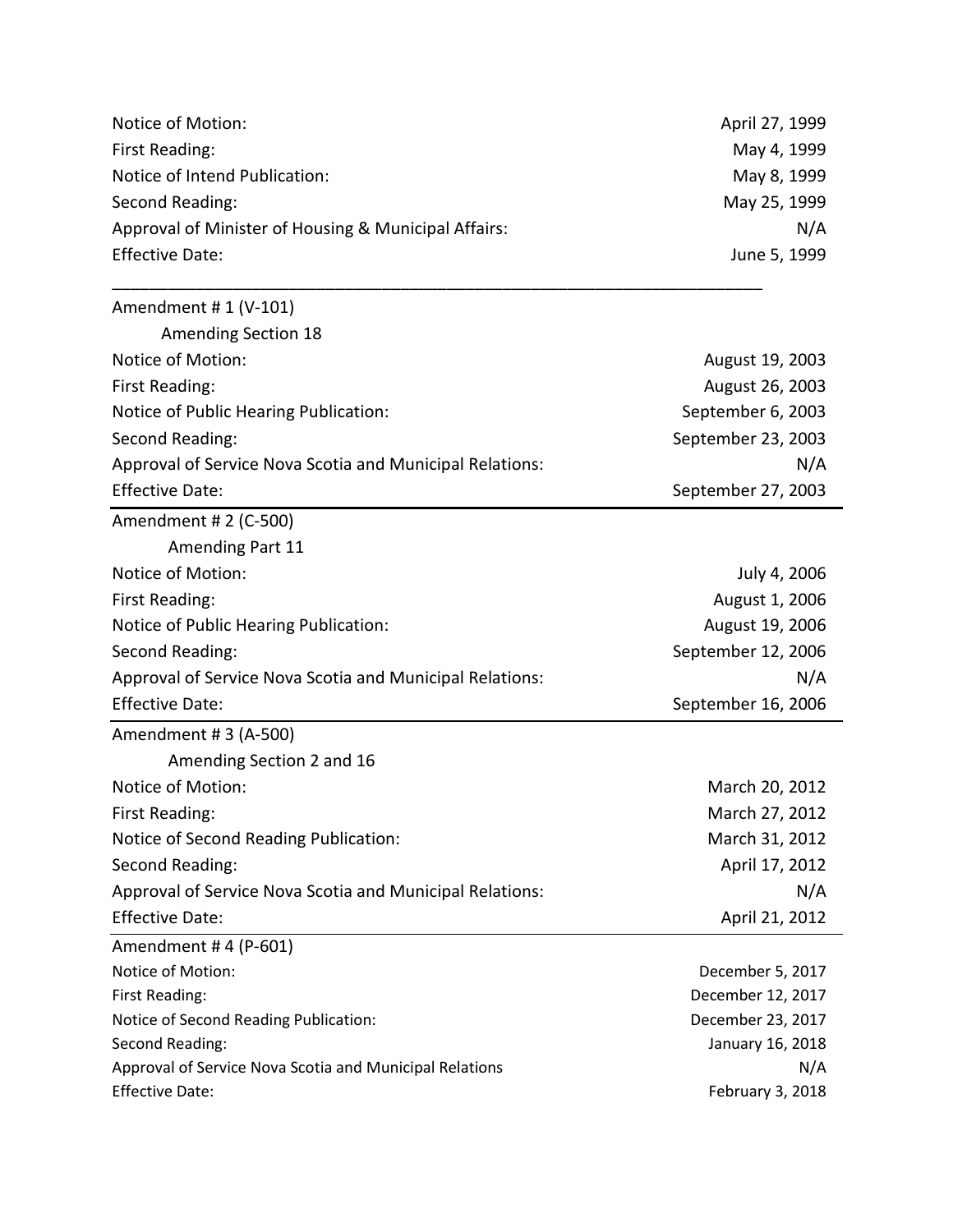### **HALIFAX REGIONAL MUNICIPALITY BY-LAW P-602 RESPECTING MUNICIPAL PARKS**

**BE IT ENACTED** by the Council of the Halifax Regional Municipality that By-law P-600, the *Municipal Parks By-law,* is amended as follows

- 1. Section 2 is amended by:
	- (a) adding clause aa after clause a and before clause b as follows;
		- (aa) "bicycle" means

(i) a vehicle propelled by human power upon which or in which a person may ride and that has two tandem wheels either of which is 350 millimetres or more in diameter or that has four wheels any two of which are 350 millimetres or more in diameter but does not include a wheelchair, or

(ii) a vehicle propelled by human and mechanical power that is fitted with pedals that are operable at all times to propel the bicycle, that has the same wheel requirements as set out in subclause (i) and that has an attached motor driven by electricity not producing more than 500 watts or with a piston displacement of not more than 50 cubic centimetres and is incapable of providing further assistance when the vehicle attains a speed of thirty kilometres per hour on level ground;

(b) adding clause ba immediately after clause b and before clause c as follows:

(ba) "model aircraft" means an aircraft, the total weight of which does not exceed 35 kg (77.2 pounds), that is mechanically driven or launched into flight for recreational purposes and that is not designed to carry persons or other living creatures;

- (c) re-lettering clause ca as clause caa of section 2;
- (d) adding a new clause ca of section 2 as follows;

(ca) "personal transporter" means a self-balancing electric vehicle with two side-by-side wheels and designed for the personal transportation of a single person and, for greater certainty, includes a Segway;

(e) adding clause cab immediately after the newly re-letter clause caa and before clause d as follows;

(cab) "smoke" means smoke, inhale or exhale smoke from, burn, carry, hold or otherwise have control over a lit or heated cigarette, cigar, pipe, waterpipe, electronic cigarette or other device that burns or heats tobacco, cannabis or another substance that is intended to be smoked or inhaled;

(f) adding clause da immediately after clause d and before clause e as follows:

(da) "unmanned air vehicle" means a power-driven aircraft other than a model aircraft, that is designed to fly without a human operator on board;

(f) striking out the word "and" at the end of clause e; and